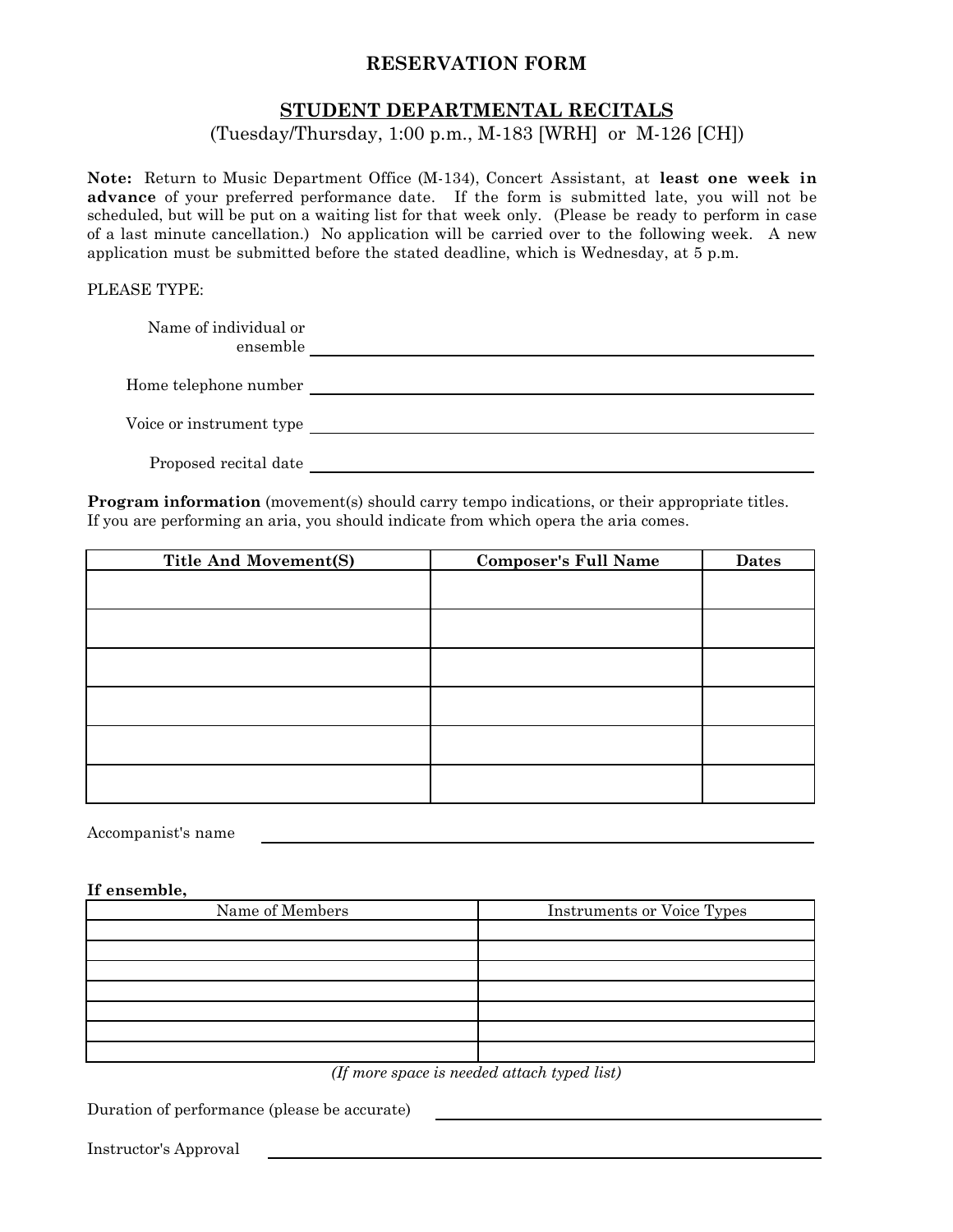# **SET UP FOR THURSDAY RECITAL HOUR**

|                                            | Date:                                                         |                                                                                                                  |
|--------------------------------------------|---------------------------------------------------------------|------------------------------------------------------------------------------------------------------------------|
| Name:                                      |                                                               | and the control of the control of the control of the control of the control of the control of the control of the |
| Studio:                                    |                                                               |                                                                                                                  |
|                                            | Piano:                                                        | YAMAHA STEINWAY                                                                                                  |
|                                            | Piano Lid:                                                    | UP DOWN                                                                                                          |
| <b>Music Stands:</b>                       | YES NO                                                        | IF YES, how many                                                                                                 |
| <b>Chairs:</b>                             | YES NO                                                        | IF YES, how many                                                                                                 |
| <b>Page Turner Chair:</b>                  | YES NO                                                        |                                                                                                                  |
|                                            |                                                               | Student assistant from your studio designated to help with this recital:                                         |
| Name<br><b>Special Needs: Be Specific!</b> | <u> 1989 - Johann Barn, fransk politik fotograf (d. 1989)</u> | Phone                                                                                                            |
|                                            |                                                               |                                                                                                                  |
|                                            |                                                               |                                                                                                                  |
|                                            |                                                               |                                                                                                                  |
|                                            |                                                               |                                                                                                                  |
|                                            |                                                               |                                                                                                                  |